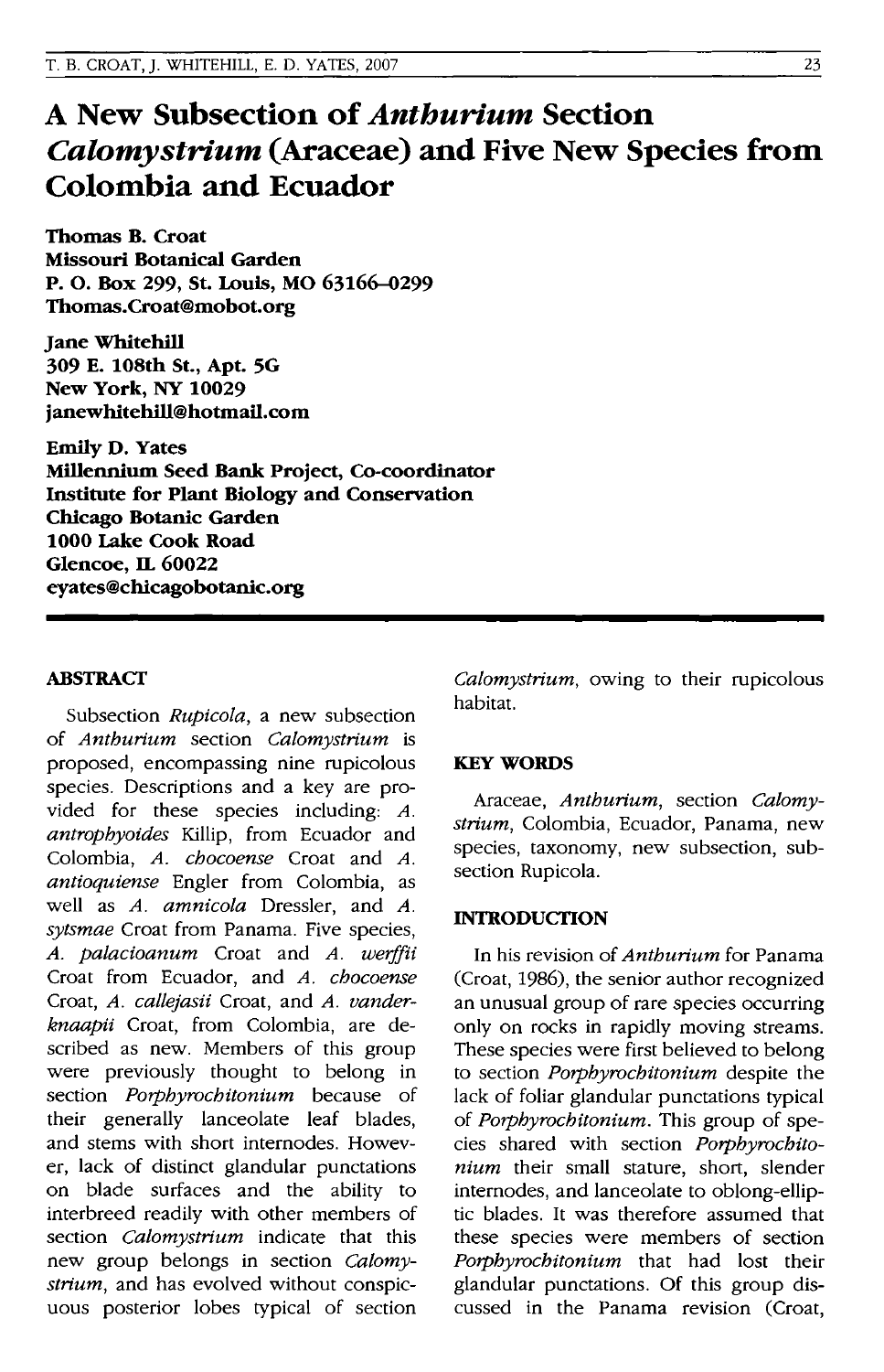1986), only *Anthurium rupicola* Croat has proven upon further investigation to be an actual member of *A.* section *Porphyrochitonium. Anthurium rupicola* is the only species in section *Porphyrochitonium* thus far, that takes on a rupicolous habit. However, because of their streamlined shape, more species in section *Porphyrochitonium* could be expected to be rupicolous owing to the fact that they could grow in swiftly moving water without being dislodged. Breeding studies by H. Kamemoto (pers. comm.) and others have shown that some typical members of the small rupicolous group discussed here, e.g., *Anthurium antioquiense* and *A. amnicola,* readily interbreed with typical members of section *Calomystrium* such as *A. andreanum* Andre. This offers strong evidence that species comprising this small rupicolous group are actually members of section *Calomystrium* that have lost the cordate blades with prominent posterior lobes that are typical of this section. Anyone who has tried to carry a potted plant of typical members of sect. *Calomystrium* (with their prominent posterior lobes that regularly hook themselves on to other plants) down the narrow aisles of a greenhouse will realize that such plants would not survive long on a rock in a rapidly moving stream. The tough posterior lobes act much like anchors, catching on anything with which they come in contact. It is hypothesized that the small

AROIDEANA, Vol. 30

group of rupicolous species, all believed to be rare, arose from the more typical members of the section by progressively adapting to a rheophytic life form along and eventually into the bed of streams, where they occur on rocks, much like *Spathiphyllum quindiuense* Engler. This group is sufficiently distinct from other more typical members of section *Calomystrium* with prominently cordate leaf blades to warrant subsectional recognition. The name *Rupicoia* meaning "thriving among or inhabiting rocks", is proposed for this subsection. The terminology and descriptive terms in the present paper follow (Croat & Bunting, 1979). The new subsection *Rupicola* is characterized as follows:

*RuPicoia* Croat, subsect. nov. TYPE: *Anthurium antioquiense* Eng!. Das Pflanzenr. IV. 23B. 174. 1905.

Differt a sect. typica per lamina plus minusve lanceolata, habitu rheophyta.

A key to *A. amnicola, A. antioquiense,* and *A. antrophyoides* was provided by Dressler (1980) and a key to the Panamanian species, *A. amnicola* and *A. sytsmae,* was compiled by Croat (1986). Below, these previous keys are expanded to include all nine species in subsection *Rupicola* emphasizing the main differences among the species.

# **KEY TO SPECmS OF SECTION** *CALOMYSTRIUM* **SUBSECTION** *RUPICOLA*

- 1. Leaves with single midrib, either lacking a pair of basal veins or with a single pair of basal veins (one on either side of the midrib) promptly merging with the margin.
	- 2. Spathe flamingo-orange; spadix orange. . . . . . . . . . . . . *A. vanderknaapii* Croat.
	- 2. Spathe lanceolate or elliptic, usually green, sometimes white or lavender-purple; spadix purplish, whitish or greenish.
		- 3. Leaf blades more than 30 cm long, broadest well above the middle; collective veins arising from just above the base; tertiary veins not prominulous; Colombia, Antioquia, ca. 200 m ..................... *A. callejasii* Croat
		- 3. Leaf blades less than 22 cm long, broadest at about the middle;collective veins arising from one of the primary lateral veins in the middle or lower third of blade; tertiary veins prominulous; Central Panama and NE Ecuador, 200- 550 m.
			- 4. Spadix green; berries early emergent, tapered and pointed at the apex, initially obovoid and green, maturing red-orange; cataphylls persisting as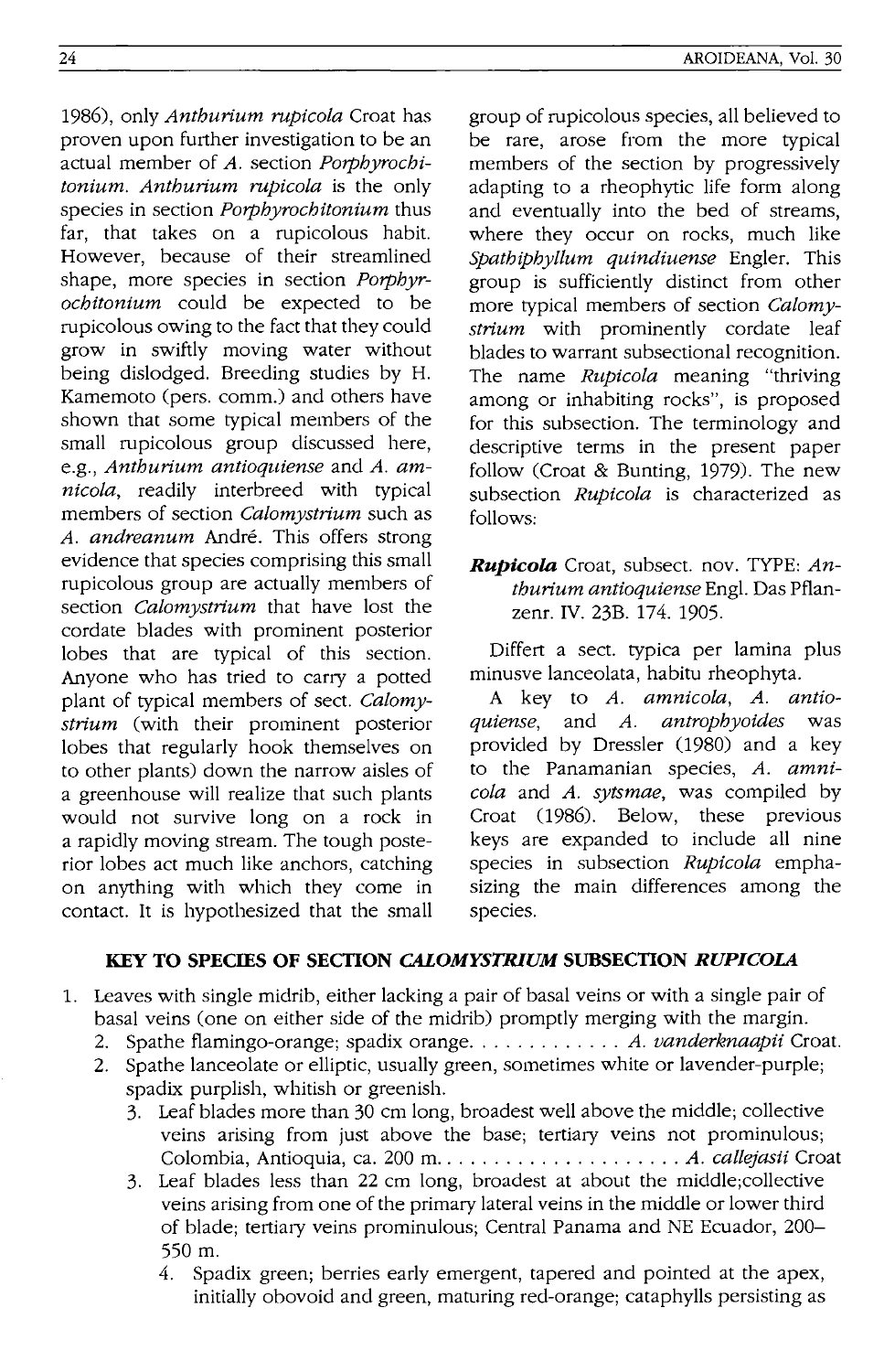thin, yellow-brown fibers; Central Panama, 200-400 m... *A. sytsmae* Croat

- 4. Spadix yellow; berries emerging mature, globose and purple; fibers of weathered cataphylls very persistent; NE Ecuador,  $500-550$  m....... . . . . . . . . . . . . . . . . . . . . . . . . . . . . . . . . . . . . . . . . . . *A. weif.fi.i* Croat
- 1. Leaves with 3 to 9 veins (including the midrib) at the base of the leaf blade and with one or more pairs of basal veins extending all the way to the apex.
	- 5. Leaves rhombic or ovate-rhombic, broadest well below the middle; basal veins 7-11 veins at base of leaf blade (3-5 basal veins per side) or with basal veins lacking; spadix white.
		- 6. Leaf blades rhombic, drying subcoriaceous, dark brown on upper surface; spathe white; Colombia, slopes of western Andes in Valle Department, 0- 250 m. . ................................. *A. antrophyoides* Killip
		- 6. Leaf blades ovate-rhombic, drying moderately thin, greenish to grayish yellow-brown on upper surface (if the weak submarginal veins are included); spathe green; Ecuador, slopes of eastern Andes in Napo Department, 1800 m ................................... *. A. palacioanum* Croat
	- 5. Leaves lanceolate or elliptic, with 3 veins at base of leaf blade (midrib and a single pair of basal veins); spadix white or lavender.
		- 7. Primary lateral veins numerous, sometimes not distinguishable from interprimary veins; cataphylls weathering into persistent fibers; spathe green; spadix white at anthesis. . ....................... *A. chocoense* Croat
		- 7. Primary lateral veins 3-5 pairs per side; cataphylls deciduous with only their papery bases remaining or persistent and intact, never fibrous; spadix dark violet-purple, yellowish or pink at anthesis.
			- 8. Spathe ovate, lavender to purplish violet; spadix dark violet- purple; flower scent spicy, but not smelling of mint; fruits almost purple; stems 4- 6 mm diam.; cataphylls soon deciduous, only their papery bases remaining; Central Panama, Cocle Province ....... .A. *amnicola* Dressler
			- 8. Spathe lanceolate, usually white, rarely lavender; spadix lavender; flower scent minty; fruits green or white; stems 12-15 mm diam.; cataphylls 5- 11 cm long, persisting intact, drying reddish brown. . . . . . . . . . . . . . . . . . . . . . . . . . . . . . . . . . . . . . . . . . . . . . . . . . . . . *.A. antioquiense* Engler
- *Anthurium amnicola* Dressler, Aroideana 3: 55. 1980. *Anthurium lilacinum* Dressler non Bunting, Selbyana 2: 300. 10 Jan. 1979 (Dec. 1978), non Bunting, Dec. 1975. Type: PANAMA. Colón: along tributary between Caño Rey and San Lucas, S of Cocle del Norte, 19 Aug. 1972, on boulders, 1.5- 2 m above river, *R.* L. *Dressler 4210*  (holotype, US; isotypes, MO, PMA, SEL). Figures *lA,* lB.

Rupicolous; stems to 30 em long, 4- 6 mm diam.; roots few, less than 2 mm diam.; **cataphylls** very thin, 4-5 cm long, drying reddish brown, persisting intact. LEAVES erect-spreading; **petioles** 6-11 cm long, subterete, shallowly sulcate adaxially; geniculum 1-2 cm long, inconspicuous; **blades** subcoriaceous, semiglossy, elliptic to elliptic-lanceolate, gradually acuminate at apex, narrowly acute to rarely obtuse at base,  $7-14.5 \times 1.2-3.7$  cm, usually broadest near the middle; upper surface sparsely and inconspicuously glandular-punctate; lower surface epunctate; **midrib** acutely raised above and below, sunken toward apex above; basal veins 1 to 2 pairs, weakly sunken; **primary lateral veins** 3 to 4 per side, more or less obscure; collective vein arising from the first basal vein, 3-4 mm from the margin. INFLORES-CENCE erect; **peduncle** terete, 6-26 cm long; **spathe** subcoriaceous, pale lavender (B & K purple 6/5), ovate, 2.6-4.2 X 1.5- 2.2 cm, abruptly acuminate to cuspidate at apex, rounded to attenuate at base, inserted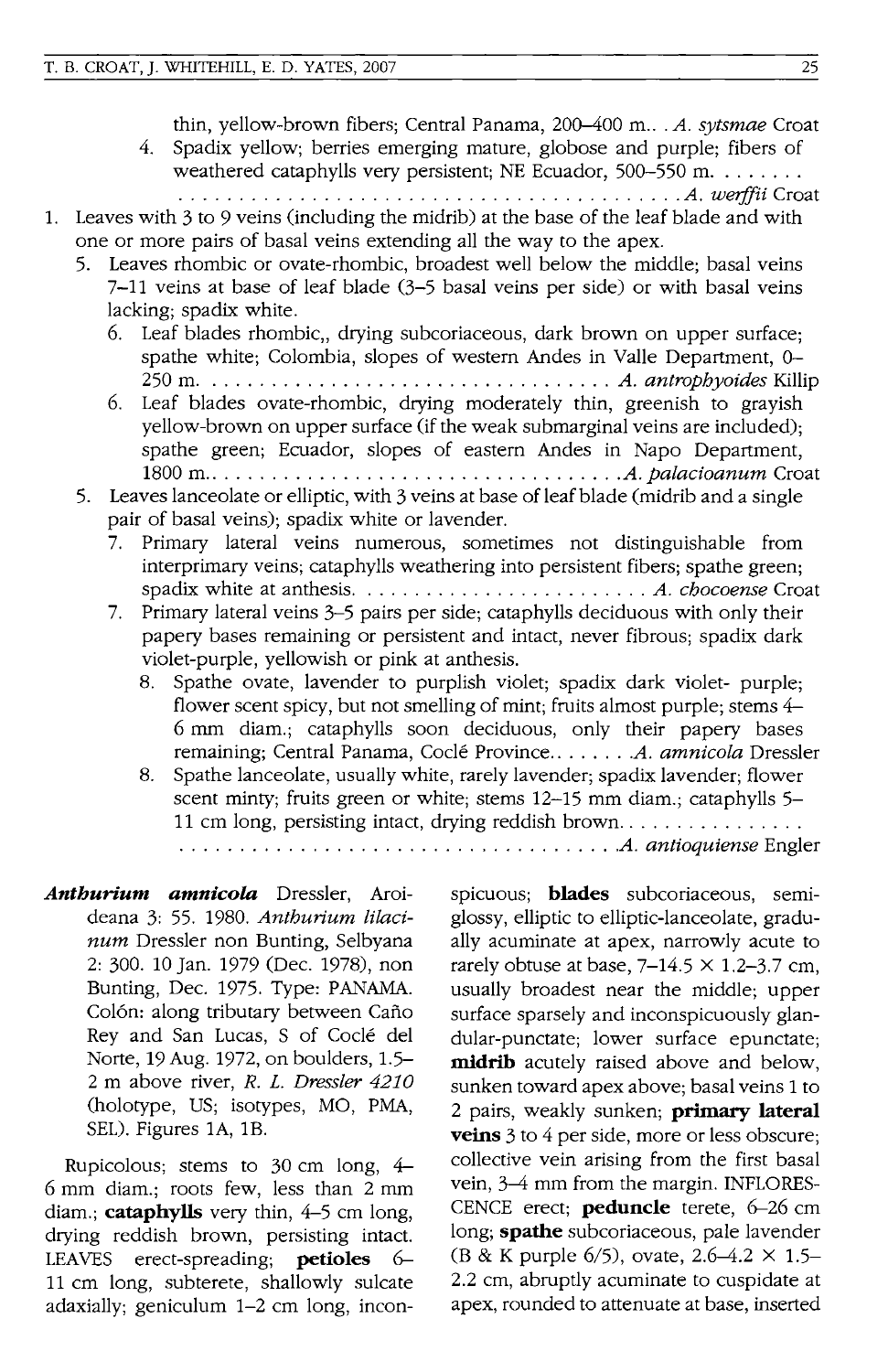

Fig. 1. A-B. Anthurium annicola Dressler. (SEL  $# 76-0053-002$ ). A. Habit. B. Inflorescence, close-up. C-D. Anthurium antioquiense Engl. (Hammel 15431A). C. Habit. D. Inflorescence, close-up.

at 45° angle on peduncle; stipe 3-7 mm long; **spadix** violet-purple, tapered toward apex,  $0.8-2$  cm  $\times$  4-5 mm. Flowers rhombic to more or less 4-lobed,  $1.9-2.2 \times 3-3.2$  mm, inner margins ± straight; pistil weakly raised; stigma linear, ca. 0.4 mm long; lateral stamens emerging first, the alternates following slowly; anthers white, ca. 0.6-0.7 mm long, 1 mm wide, held at edge of tepals; pollen white. INFRUCTESCENCE with globose, whitish berries, 4-4.5 mm diam., mesocarp gelatinous; seeds 1 to 2,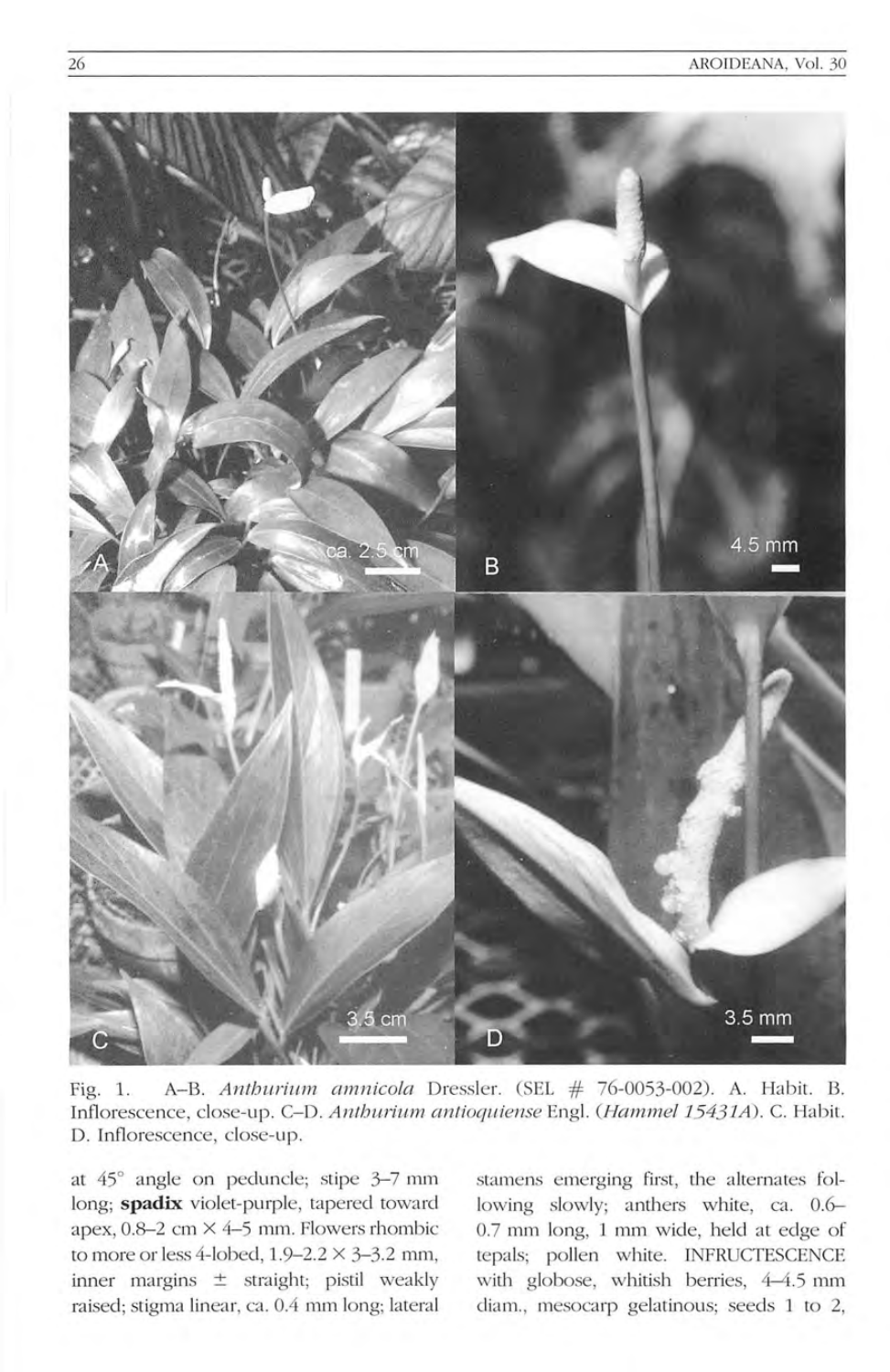green, ovoid, slightly flattened,  $2.5-3 \times 2-$ 2.5 mm.

*Anthurium amnicola* is endemic to Panama at 140 to 900 m in western Colón. Coclé, and Veraguas Provinces in areas of *Premontane rain forest* (P-rt) or *Tropical wet forest* (T-wt) life zones (Holdridge *et al.,* 1971). Robert Dressler, original collector of the type plant, now reports the species has been collected farther south near the coast in the same river systems where the type specimen was collected.

The species is distinguished by its small size, narrowly oblong-elliptic, gradually acuminate leaves that dry pale and are only obscurely glandular-punctate, and especially by its narrowly to broadly ovate, pale lavender spathe, and short, stubby, dark violet-purple spadix and whitish berries. The species is unusual in being weakly glandular-punctate only on the upper surface. Even these punctations are not easy to see.

*Anthurium amnicola* is most dosely related to *A. antioquiense* Engl., which occurs in northern Colombia. *Anthurium antioquiense* has a similar habitat, habit, and similar epunctate leaf blades. *Anthurium antioquiense* differs from *A. amnicola*  in having a white spathe and lavender spadix. *Anthurium amnicola's* habitat and leaf blades are also similar to those of A. *sytsmae. Anthurium sytsmae* differs in having a green lanceolate spathe, a green spadix, and green fruits. *Anthurium rupicola* Croat also occurs on rocks in streams in Code Province, and might be confused with *A. amnicola,* but it is a typical member of *A.* sect. *Porphyrochitonium* differing in having conspicuously dark glandularpunctate blades. In addition, it has a green, lanceolate spathe, white spadix, and violetpurple to red berries.

Additional specimens seen-PANAMA. **Cocle:** Alto Calvario, *Folsom* 3155 (MO, RSA, SCZ); *5900* (MO); vic. El Cope, *Antonio 3620* (MO, PMA); *Folsom 3265*  (CAS, F, MO, SEL, US); 4941 (DUKE, GH, MO); *8280* (MO); 8637 (MO); *Folsom* & *Collins* 6517 (MO, NY, PMA, RSA, SEL, US); *Hammel 809* (MO); 2366 (MO); 4116 (MO); *Maas et al.* 2724 (MO, U); El Valle Market, near La Mesa, *Folsom* 2664 (MO); Caribbean side of divide at El Cope, 200- 400 m, *Hamilton* & *Davidse* 2632 (MO); 2746 (B, US). **Colon:** Code del Norte, originally collected by Robert Dressler (Selby 76-0053-002), vouchered 9 Jan. 1992, as *Ingram* 1228 (SEL). **Veraguas:**  3 mi. from Agricultural school on road to Rio Calovebora, along stream, *Antonio 2057* (MO).

*Anthurium antioquiense* Engler, Das Pflanzenr. IV. 23B. 174. 1905. Type: COLOMBIA. Antioquia: Guadal, 300 m, *Kalbreyer* 1381 (B, K). Figures 1C, 1D.

Rupicolous herb; stems to ca. 25 cm long, creeping; **internodes** short, 1.0- 1.5 cm diam.; roots dense, descending; **cataphylls** 5-11 cm long, persisting intact, drying reddish brown; **petioles** ca. half as long as blades, 5-19 cm long, 2-4 mm diam., narrowly and obscurely sulcate, semiglossy; **blades** narrowly lanceolateelliptic,  $10-27 \times 2-5.5$  cm,  $3.6-9.6$  times longer than broad, glossy to semiglossy on both surfaces, moderately bicolorous; **midrib** convex on both surfaces, slightly paler above, bluntly acute and slightly paler below; **primary lateral veins** 3-4(-6) per side, primary lateral veins and collective veins etched above, weakly raised below; basal veins 3, the lateral pair prominently extending to the base. IN-FLORESCENCES erect; **peduncles** (6.5-) 12-31 cm long, ca. 2 mm diam.; **spathe**  white, rarely reported as lavender *(Hammel et al.* 15431), or lightly suffused with lavender *(Ingram* 873), erect-spreading, oblong-elliptic, acuminate,  $2.5-4$  (-7) cm X 6-14 mm at middle; **spadix** lavender to pinkish purple, stipitate 4-6 mm, narrowly cylindric,  $1.5-3(-5)$  cm  $\times$  3-4 mm, sweetly fragrant. Flowers produce a mint-like aroma (fide *Hammel* 15431). INFRUCTES-CENCE white to green; **berries** not seen.

*Anthurium antioquiense* is endemic to Colombia, known principally from Antioquia in the Central Cordillera from near sea level to 1300 m, mostly below 1000 m. It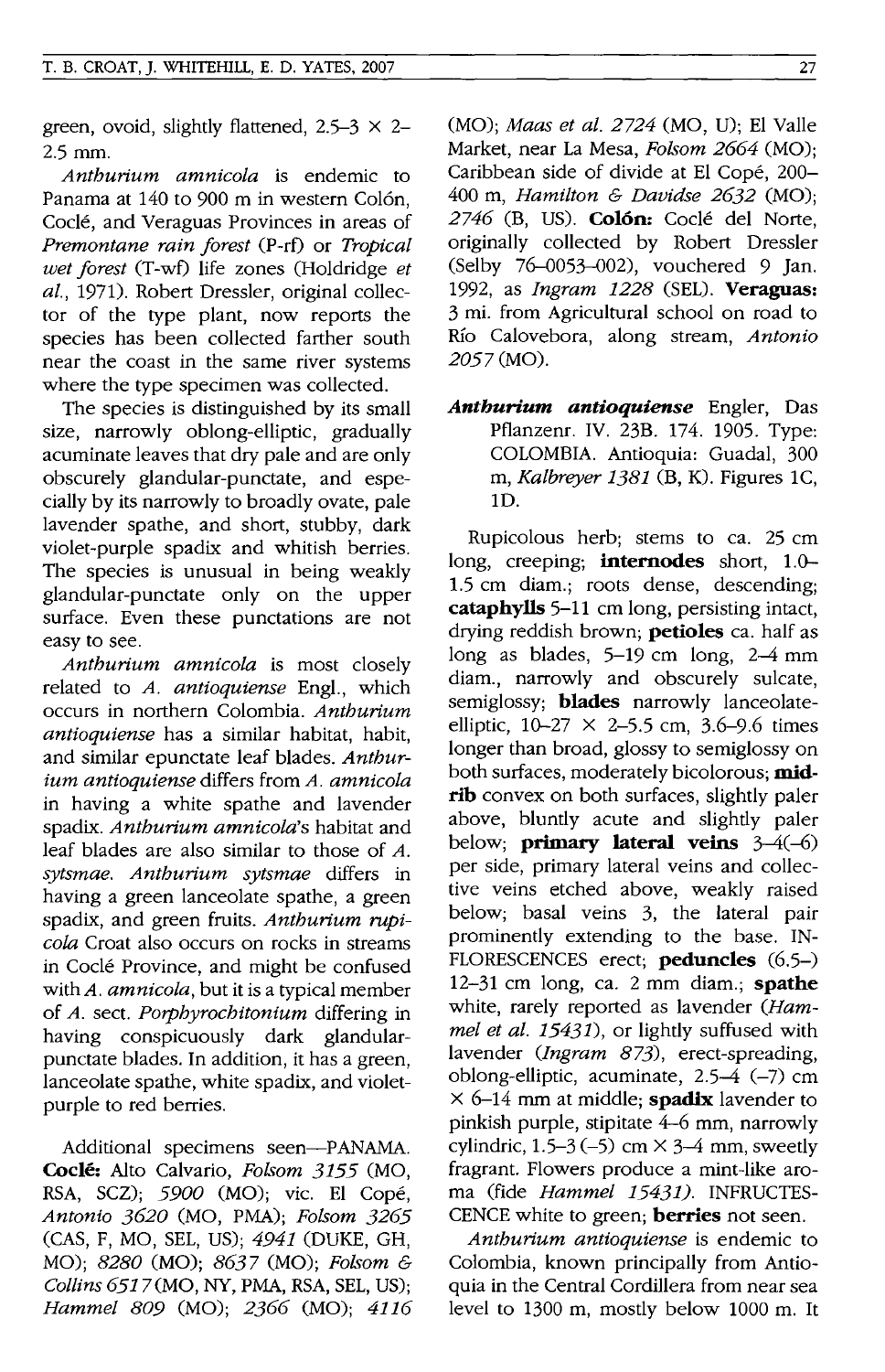has been collected in areas of *Tropical moist forest* transition to *Premontane* (Tmf/P), *Premontane wet forest* (P-wf), *Tropical moist forest/Tropical wet forest* transition zone and also *Tropical wet forest*  transition to *Premontane* (T-wf/P).

Additional specimens seen-COLOM-BIA. without locality, 900-1000 m, *Kalhreyer* 1381 (K). **Antioquia:** without locality, *Croat 77270* (MO); Mun. Cocoma, *Serna* 2774 (US); *Bro. Daniel 2774*  (US); Road to Chocó, from Cocorna to Caldera, *Romero-Castaneda* 1498 (COL); Vereda La Pinuela, road to San Francisco, *Canas* 383 (MO); along stream draining into Puchina Reservoir, (Selby 89-0038), *Ingram* 876 (SEL); Mun. San Luis, Vereda Manizales, 12 km from San Luis-San Carlos, Río Dormilón, *Callejas et al. 4242* (MO, VEN, WU); Medellin-Bogota Hwy., vereda La Josefina, Cañon de la Quebrada La Salada, *HOYas* & *Hernandez* 773 (MO); Region Santa Clara, *Callejas* 3256 (MO); *Renteria et at.* 2841 (MO); Quebrada Cristalina, *Ramirez et al. 103* (MO); *Ramirez et al.* 981 (COL); *Ramirez* & *L6pez* 626 (COL, MO); 3.6 km from San Luis on road to San Francisco, *Betancur et al.* 632 (COL, MO); Parque ecologico, Canon del Rio Claro, *Cogollo* & *Moreno 1160* (COL, JAUM, MO); *Cogollo* & *Borja*  547 (MO); Mun. San Francisco, Correg. Aquitania, Rio Venado, *Fonnegra et al.*  4211 (COL, K, L, MO, QCA, SAR, TEX); Mun. San Carlos, Correg. El Jordan, embalse Puehina-ISA, *Velasquez et al.*  191 (MO); Vereda Santa Barbara, *de Escobar et al.* 8367 (MO); ISA-Alto Samana, 3.8-4.3 km beyond turn off to the Presa Puchiná, Quebrada Quebradón, *MacDougal* & *Velasquez* 4134 (MO, NY, US); Caño Negro, draining into Puchiná reservoir, *Hammel et al.* 15431 (MO); Correg. Alto Samaná, Jardín-Miraflores, Quebrada La Miranda, *Callejas et al.*  8530 (MO, NY); Mun. Anorí, Sitios El Rio and Bramadero, km 1-9 above the Anori-Dos Bocas Rd., NE of the town of Anori, *Callejas et al. 8700* (MO, NY); **Valle:** Rio Cajambre, Barco, *Cuatrecasas*  17158 (US).

AROIDEANA, Vol. 30

vouchered 21 May 1983 as *Croat 56778*  (MO); Lyon Arboretum 81.495, originating from Wilson Botanical Garden, vouchered as *Nagata* 2795 (MO); New York Botanical Garden, 1383/78 (MO); without exact locality, originally collected by Bruce McAlpin, Selby 78-1568, vouchered 25 Jan. 1986 as *Christenson* 1144 (SEL); hort. ex Donselman, Selby 79-1554, vouchered 7 Mar. 1991 as *Ingram* 873 (SEL); Cult. Anthuriumselecties, Bleiswijk, Holland, collected in 1990 by Nic van der Knaap and Nick van Rosmalen, vouchered 4 Sep. 1992 as *Croat 74034* (MO).

*Anthurium antrophyoides* Killip, J. Wash. Acad. Sci. 16:565. 1926. Type: COLOMBIA. Valle: along Rio Caballete near jct. with Río Dagua at Santa Rosa, 200 m, 22 Sep. 1922, *Killip*  11555 (NY, US). Figures 2A, 2B.

Plant terrestrial, to ca. 50 cm tall; caudex 4-10 X 1-2 cm; **cataphylls** persisting intact, 7-9 cm long; **petioles** subterete, 14-33 em long, sulcate adaxially; briefly sheathed at base; **blades** rhombic-ovatelanceolate,  $10-28 \times 4.5-12$  cm, with a triangular long-acuminate apex, abruptly cuneate-narrowed to petiole, suboblique, coriaeeous, bright green and semiglossy to shiny above with minute and dense white punetations, light yellowish green and slightly paler and semiglossy below; [basal veins 7-11 (3-5 pairs per side), the outermost pair of veins reaching to within 0.3 mm of the margin in the lower half, extending to base of acuminate apex and anastomosing with second pair of basal veins, the second pair reaching to about 1.5 mm from the margin just above middle, and extending to apex, the 2 inner pairs of basal veins and the primary lateral veins anastomosing with the second pair of basal veins above middle; **primary lateral veins** 3 to 5 pairs per side, scarcely more conspicuous than the interprimary veins, arising at 10-20° angle. INFLORESCENCE erect; **peduncle** subterete, light green, 9- 17 cm long; **spathe** white or green, some-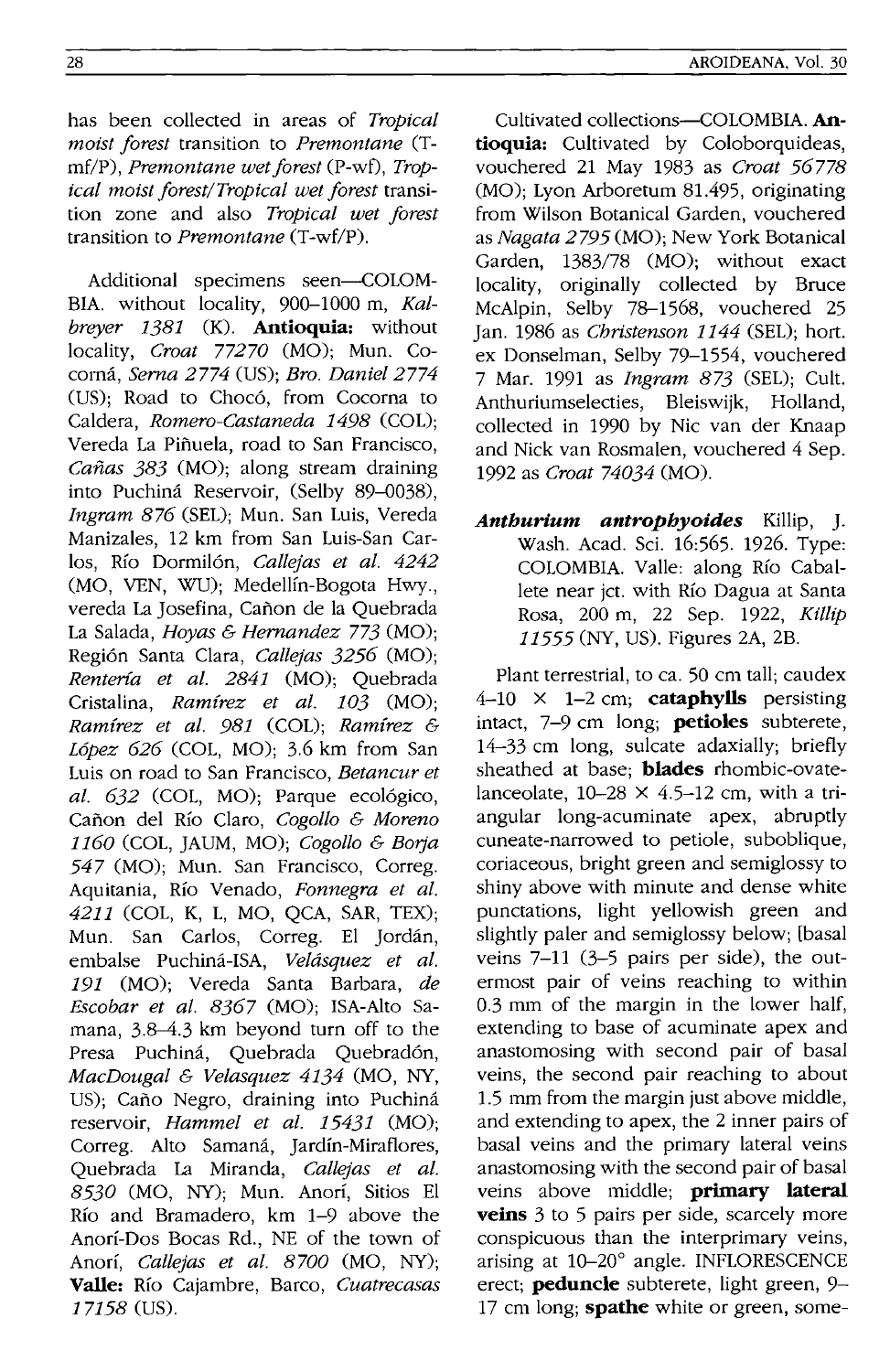

Fig. 2. A-B. Anthurium antrophyoides Killip. (Croat 56789). A. Habit. B. Inflorescence, close-up. C-D. Anthurium callejasii Croat. (Croat 77270). C. Habit. D. Inflorescence, close-up.

times waxy, elliptic,  $4-9.3 \times 2.3-3$  cm, acute rounded at apex and abruptly caudate-acuminate (acumen 1 cm long); stipe 1 cm long; **spadix**  $1-\frac{3}{5} \times 0.5$  cm, erect, white to cream or pale green; perianth segments equal, about 0.8 mm  $\times$  1 mm.

Anthurium antrophyoides occurs in Colombia (Valle and Cauca) and Ecuador (Napo) at 100-400 m.

According to Engler's revision of  $An$ thurium in Das Pflanzenreich, this species is most similar to A. weberbaueri Engl. in venation and general shape of the leaves.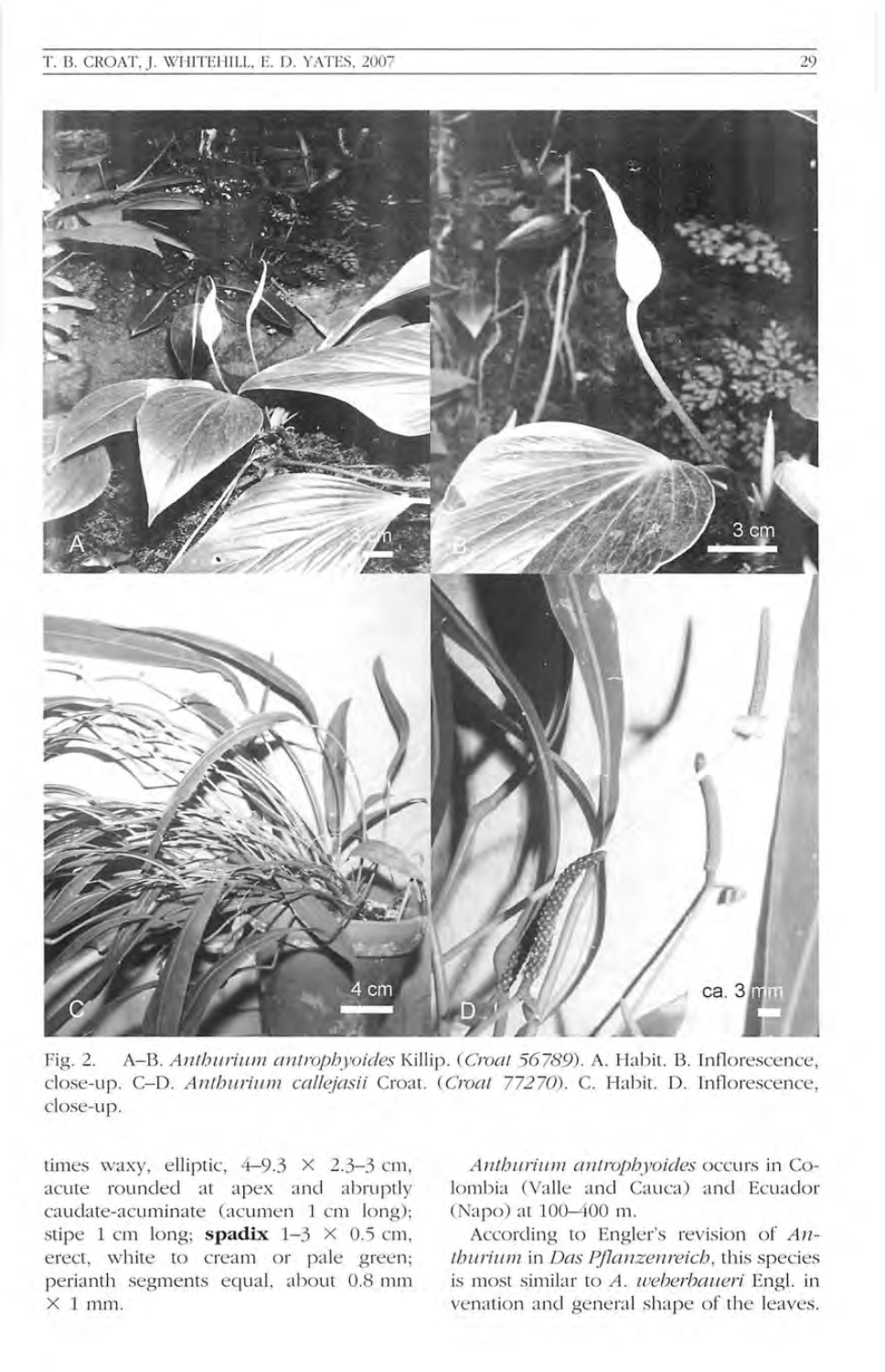The leaves of *A. antrophyoides,* however, are acute at base, not obtuse; the spathe is proportionately much broader, and the peduncles are shorter than the leaves, while in *A. weberbauri* they exceed the leaves, and the flowers are smaller. Comparison of the type specimen of *A. antrophyoides* with type material of *A. weberbaueri* at Berlin (B) has been made by Killip. The leaves of *A. antrophyoides* also bear a very close resemblance to the fronds of the tropical African fern *Antrophyum mannianum* Hook.

Additional specimens seen-COLOM-BIA. **Valle:** Cali-Buenaventura, km 104, Rio Tatabro, *Idrobo* & *Kyburz* 1769 (US); Bajo Anchicaya, *W A. Kyburz* 2 (NY, UC, US); vic. Santa Rosa, Río Caballete, *Killip* 11555 (GH, US); Mun. Buenaventura, Correg. Bendiciones, rd. to Aguaclara, Calima medio, *Devia* & *Prado* 2384 (MO); Correg. Cordoba, San Cipriano, Res. Nat. del Río Escalerete, *Devia et al.* 3943 (MO); Río Agua Claro, ca. 40 km from Pacific Ocean, *Winters* 9886 (US); ECUADOR. **Napo:** RIO Granadilla, Codo *Alto,Jaramillo et al.* 12681 (COL, HUA, QCA).

Cultivated collections-COLOMBIA. without locality, *Croat* 56789 (COL, JAUM, MO); **Cauca:** Rio Timbiqui, *Lehmann* 8634 (F, US). **Valle:** Buenaventura area, Selby 81- *2578, Plowman* 14109 (SEL); Selby 81- 2578, 25 Jan. 1986, *Christenson* 1150 (SEL). ECUADOR. Without locality, cult. by Tom Fennel, Florida, 1980, *Fennel A* (MO).

*Anthurium callejasii* Croat, **sp.** nov. Type: COLOMBIA. Antioquia: Mun. Taraza, Finca Callejas, ca. 200 m, originally collected by Bruce McAlpin, received from New York Botanical Garden 1383/78c, vouchered 5 Oct. 1994 as T. *B. Croat 77270* (holotype, MO-04660293, isotypes, K, HUA, US). Figures 2C, 2D.

Internodia 1-5 cm diam.; cataphylla persistentia intacta; petiolus 17.5-26 cm longus, 2-2.5 (-4) mm lata; lamina linearis-oblanceolata, 30-33 (44) cm longa, 3.5-4 (-5) cm lata; nervi primarii laterales obscuri; spatha viridis; spadix atro-violascens-purpureus.

**Internodes** 1-1.5 cm diam., shorter than broad; **cataphylls** persisting reddish brown and intact; **petioles** 17.5-26 cm X 2-2.5 (4) mm, drying slightly ribbed, light green to medium brown; geniculum terete; **blades**  $30-33$  ( $-44$ ) cm long,  $3.5-4$  ( $-5$ ) cm wide at widest point, widest just above the middle, linear oblanceolate, subcoriaceous, weakly glossy and slightly bicolorous, drying grayish olive-green above, paler silvery green below; **midrib** convex paler and dark-green speckled above, convex and moderately paler below; **primary lateral veins** and collective veins equally obscure, all arising at ca.  $50^{\circ}$  angle. INFLORESCENCE erect-spreading; **peduncle** 26-33 cm long, 1-1.5 mm diam.; **spathe** green, spreading and recurled under, drying medium brown to slightly reddish brown, 4-6 mm wide, lanceolate; **spadix** green pre-anthesis, soon turning dark Violet-purple, matte, 3-7 cm long, drying medium brown to reddish brown, drying ca. 3 mm diam.

*Anthurium callejasii* is known only from the type locality. It is distinguished by linear-oblanceolate, green-drying blades with a single pair of collective veins arising somewhat above the base, and by the green spathe and spadix. It can be compared with *A. systmae* and *A. werffii*, both of which differ in having shorter blades (less than 22 cm long), being broadest at about the middle, and by having the collective veins arise from one of the primary lateral veins from the middle of the blade to the lower third of the blade as well as with prominently reticulate tertiary veins. In contrast, *A. callejasii* has blades broadest well above the middle with the collective vein arising just above the base of the blade, and obscure tertiary veins.

**Anthurium chocoense** Croat, **sp. nov.**  Type: COLOMBIA. Choc6: vic. of "La Equis" mine, short road N of Bolívar-Quibd6 Highway, around km 182-183, 300 m, 31 Oct. 1983, *A.Juncosa* 1175 (holotype, MO-3158418, isotypes, B, COL, JAUM, K, US). Figure 3A.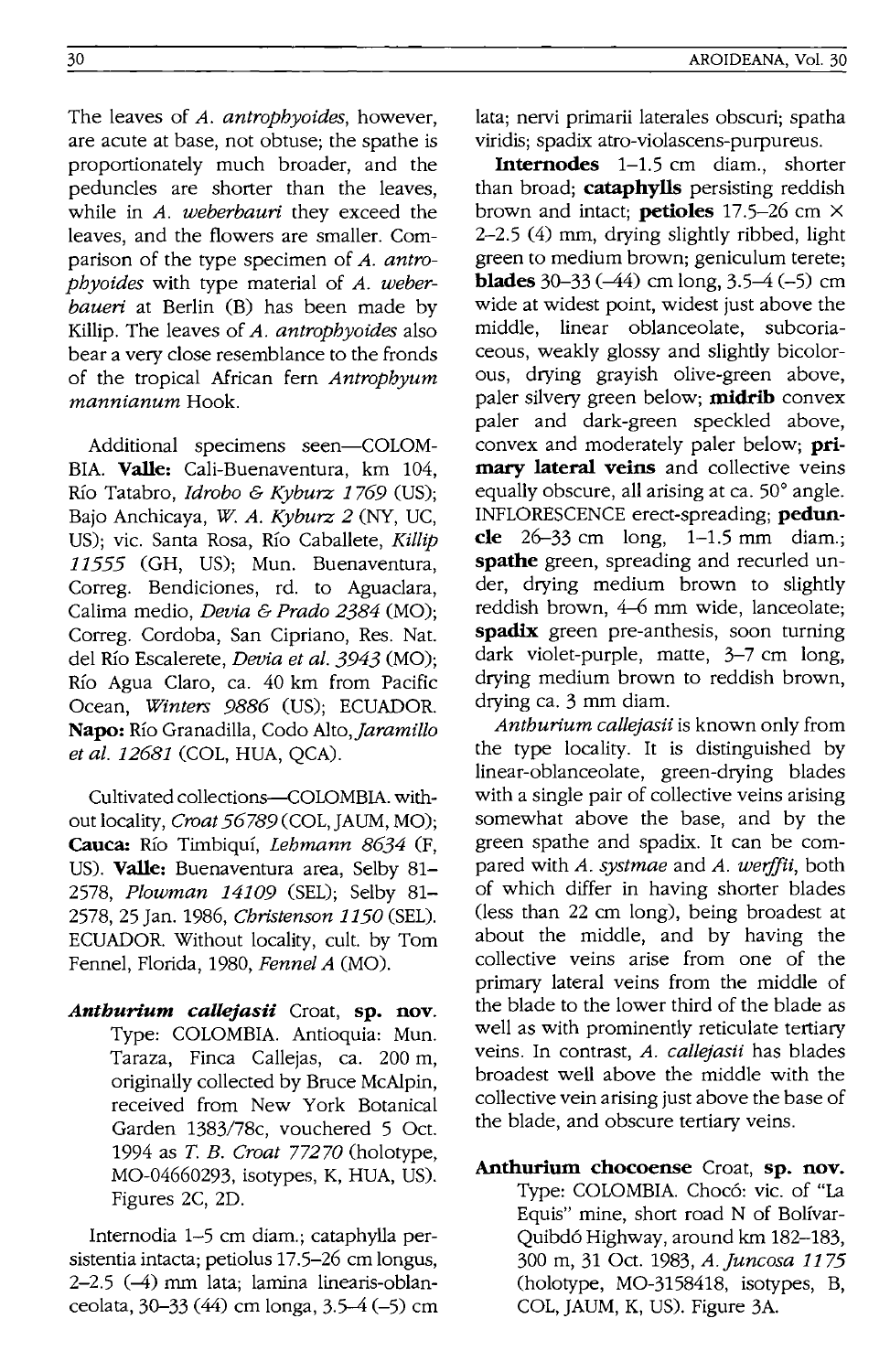### T. B. CROAT, J. WHITEHILL, E. D. YATES, 2007 31



Fig. 3. A. Anthurium chocoense Croat. (Juncosa 1175). Herbarium type specimen. B. Anthurium palacioanum Croat. (Palacios 5580). Herbarium type specimen. C. Anthurium sytsmae Croat. (Davidse & Hamilton 23578). Herbarium type specimen. D. Anthurium vanderknaapii Croat. (Croat 90341). Habit.

Herba rupicola; internodia brevia, 8-15 mm diam.; cataphylla 5.5-6.5 cm longa, persistentia in fibras soluta; petiolus subteres, leviter sulcatus, 8-23 cm longus; lamina foliorum oblongo-elliptica, 21-28 cm longa, 1.5-2. cm lata; nervi primarii laterales numerosi, debiles; pedunculus 30-53.5 cm longus; spatha anguste lanceolata, viridis, 3.5-4 cm longa, 5-8 mm lata; spadix 3.7-6.0 cm longus, 3-6 mm diam., luteus, sessilis; baccae albae.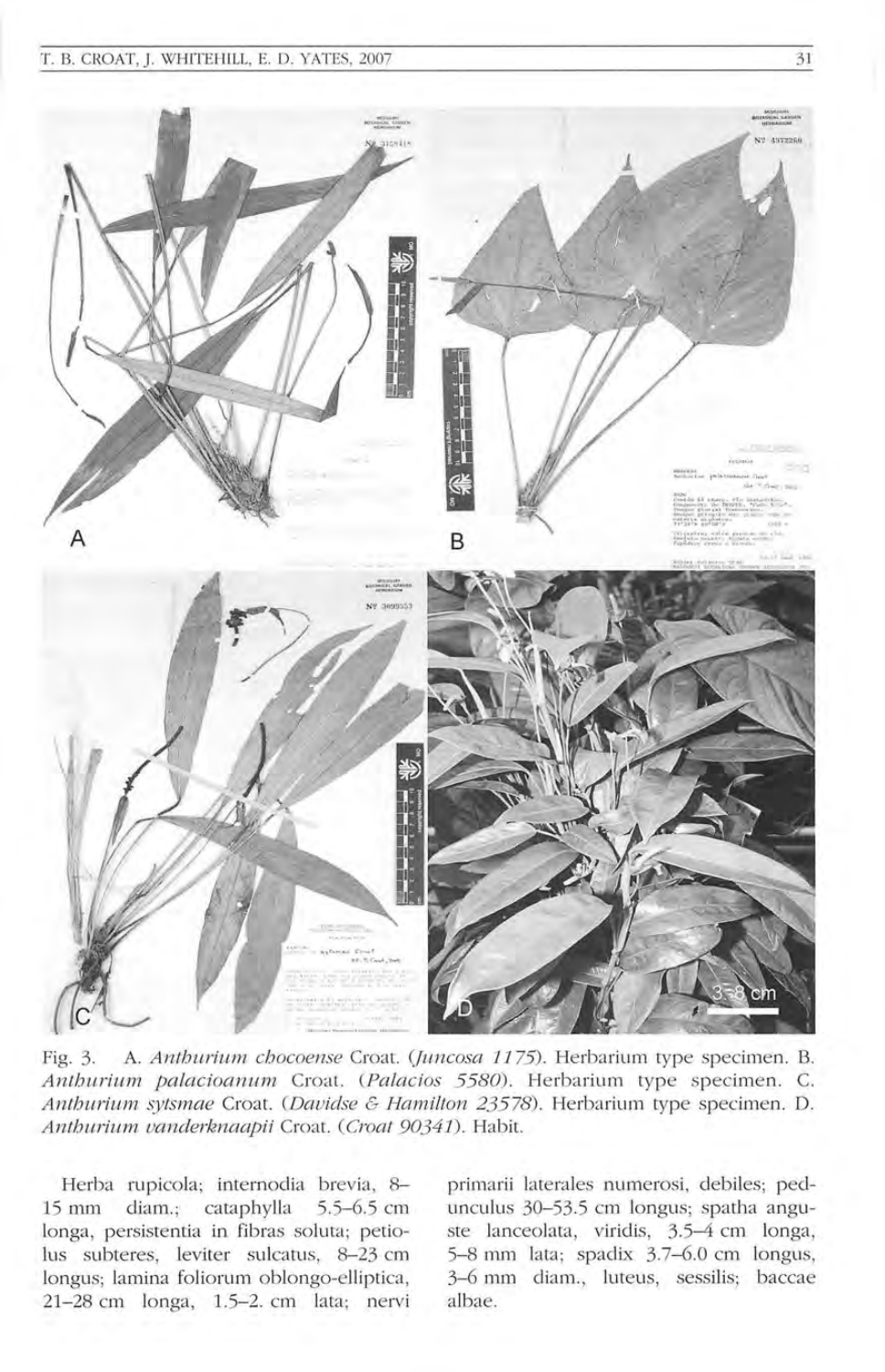Rupicolous herb; stems short; **internodes** short, 8-15 mm diam.; roots numerous; leaf scars hidden by cataphylls; **cataphylls** 5.5-6.5 cm long, briefly intact, then weathering into fine, pale fibers; **petioles**  subterete, weakly sulcate adaxially, 8- 23 cm long, 0.5-0.7 the length of the blades; geniculum 8-15 mm long, drying darker than surface; **blades** subcoriaceous, narrowly oblong-elliptic, gradually acuminate at apex, narrowly acute at base, 21-28  $\times$  1.5-2.7 cm, broadest usually at the middle; upper surface dark green and iridescent, lower surface yellow-green, both surfaces drying matte to weakly glossy, epuncate on the upper surface, inconspicuously and densely pale-punctate on the lower surface (punctations irregularly shaped, raised, but not apparently glandular); **midrib** convex and concolorous above, drying prominently raised, narrowly raised and paler below, drying raised and irregularly ridged; **primary lateral veins** many, not at all distinguishable from the interprimary veins upon drying, departing midrib at 20-50° angle, straight or weakly curved to the collective veins, weakly sunken above and about as prominent as collective veins, raised below and more prominent than primary lateral veins, drying prominently raised on both surfaces; interprimary veins numerous, drying prominulous on both surfaces; collective veins drying raised on both surfaces, generally more prominent than the lateral veins, not loop-connecting the primary lateral veins. INFLORESCENCE erect-spreading, usually several per plant at flowering; **peduncle** terete, 30-53.5 cm long, 2-3 mm diam.; **spathe** green, subcoriaceous, narrowly lanceolate, 3.5-4 cm  $\times$  5–8 mm, broadest usually just above the base, abruptly to gradually acuminate at apex, acute at base, inserted at 45° angle on peduncle; **spadix** white at anthesis, becoming green post-anthesis, weakly tapered to apex,  $3.7-6.0$  cm  $\times$  3-6 mm near the base, 2-3 mm diam. near the apex. Flowers subquadrangular,  $2.0-2.2 \times 1.4-$ 1.6 mm, 5-6 flowers visible in the principal spiral; tepals semiglossy, the lateral tepals 2-2.2 mm wide, the inner margin thin, broadly rounded, outer margin obtusely 2-3-sided. INFRUCTESCENCE not seen, but berries white (fide *Idrobo 1901).* 

*Antburium cbocoense* is endemic to Colombia, known only from the Department of Chocó. All collections have been found either on rocks in streams or rooted at the margins of streams. Flowering plants have been collected in February, April and July.

The species is easily confused with *Anthurium rupicola* Croat, a species from Panama in section *Porphyrochitonium*  having remarkably similar features including the size and shape of blades, spadix and spathe color, as well as similar persistent pale cataphylls. However, *A. chocoense*  lacks the typical glandular-punctate lower blade surfaces characteristic of section *Porpbyrochitonium.* Instead, *A. chocoense*  has irregularly shaped, pale, somewhat raised, non-glandular punctations. *Anthurium chocoense* also differs from *A. rupicola*  in having sessile, rather than the usually stipitate spadices of *A. rupicola,* and numerous barely weak primary lateral veins (barely distinguishable from the interprimary veins) rather than 8-10 distinguishable primary lateral veins. All the lateral veins of *A. chocoense* are also more prominently raised upon drying than the veins of *A. rupicola.* 

The species was first collected in 1955 by Jesus Idrobo. All collections are known from the Department of Chocó, hence the name *A. chocoense.* 

Additional specimens seen-COLOM-BIA. Chocó: Condoto vic., *Idrobo 1901* (COL); Mun. Quibdó; Corr. de Bebará, sector La Calle, in *Rio* Bebara, *Cordoba*  331 (MO); 441 (CHOCO, COL); 492 (COL); Corr. de San Francisco de leho, *Rio*  Necoram, *Galeano* & *Bernal* 429 (HUA); Correg. Guayabal, *Rio* Hugon, *Forero & Jaramillo* 2791 (COL).

## *Anthurium palacioanum* Croat, **sp. nov.**  Type: ECUADOR. Napo: Cantón El Chaco. Río Granadillo, Campamento de INECEL, "Codo Alto", 0008'S, 7r28'W, 1300 m, *W Palacios*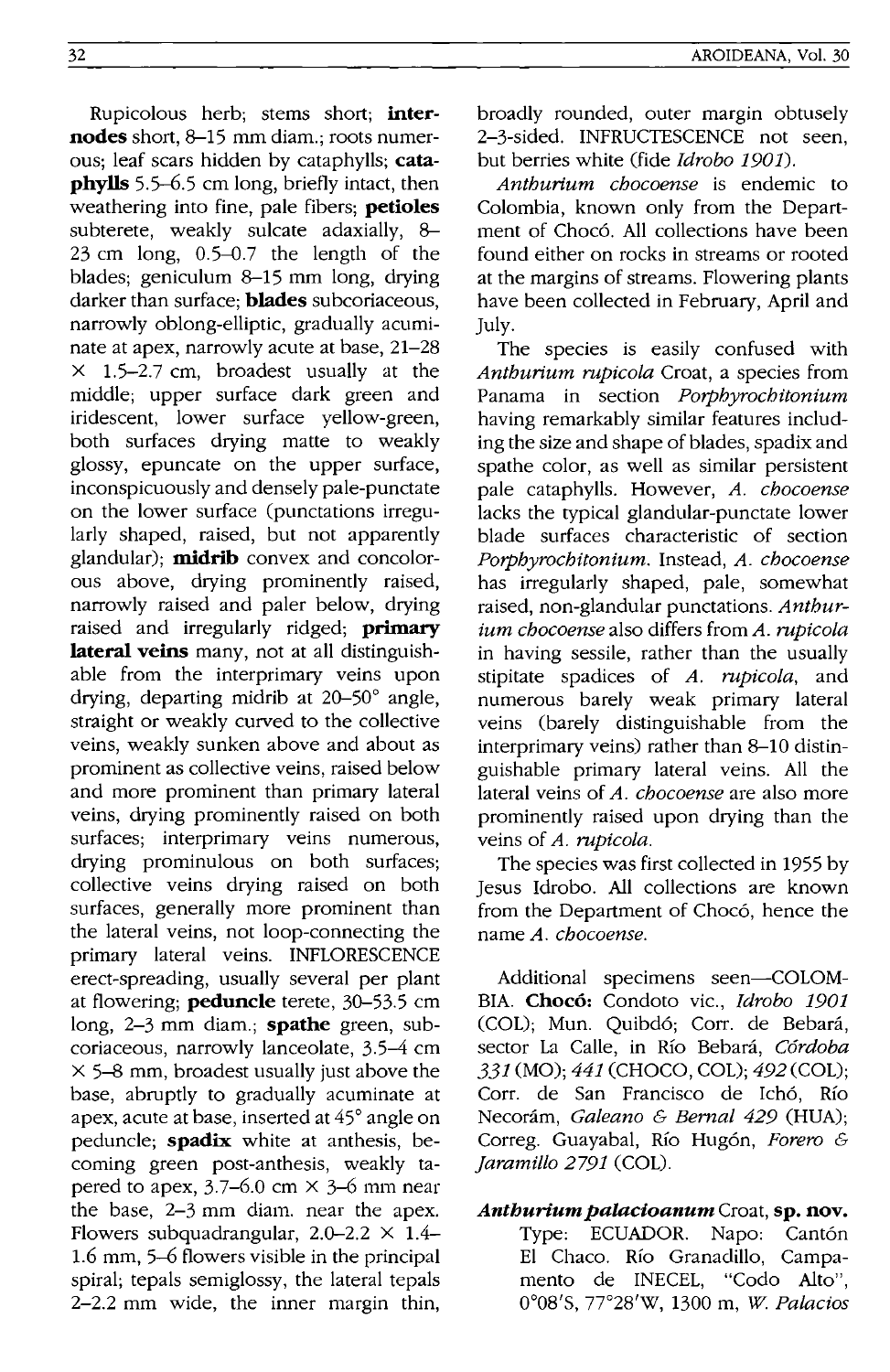

Fig. 4. A. *Anthurium vanderknaapii* Croat. (*Croat 90341*). Inflorescence, close-up. B. *Anthurium werffii Croat. (van der Werff et al. 11981).* Herbarium type specimen.

*5580* (holotype, MO-4372260; isotypes COL, K, QCNE, US). Figure 3B.

Planta rupicola; internodia brevia, 1 cm diam.; cataphylla 5.5 cm longa, non persistentia; petiolus 11-19 cm longus, teres; lamina 13.5-18 cm longa, 9.5-12 cm lata, nervi primarii laterales 4 utroque; pedunculus 31 cm longus; spatha oblongo-lanceolata, 4.3 cm longa, 1 cm lata.

Rupicolous; stems short; *internodes* short, ca. 1 cm diam.; roots moderately few, drying 1.5 mm diam.; cataphylls to 5.5 cm long, light reddish brown, intact with pale fibers at base, apparently deciduous; LEA YES erect to spreading; **petioles** 16-19 cm long, drying ca. 3 mm diam., terete, slightly longer than the blades; geniculum 1.5 cm long, as thick as petioles; **blades** subcoriaceous, epunctate, ovate-rhombic,  $13.5-18 \times 9.5-12$  cm, gradually acuminate at apex, broadly obtuse to almost truncate at base, drying greenish to grayish yellow-brown above, gray-green to pale yellow-brown below; midrib and basal veins moderately raised on drying; basal veins  $3-4$  (-5) pairs, all free to the base or sometimes 'with the lowermost

fused 5-7 mm to the adjacent pair of basal veins; **primary lateral veins** 4 pairs per side, arising at  $25-30^\circ$  angle; collective veins arising from the 1st basal vein, sometimes weakly loop-connected with the 2nd basal vein. INFLORESCENCE held slightly above the leaves; **peduncle** robust, 31 cm long; **spathe** green, oblong-Ianceolate, erect-spreading to reflexed, 4.3 cm long, ca. 1 cm wide, narrowly acuminate, inserted at an acute angle; **spadix** 4.7 cm long, stipe 1.5 mm long, spadix proper 3.2 cm long, drying 6 mm diam., white to cream, tapered to a blunt apex. Flowers ca. 4 per spiral,  $1.4-1.7 \times 2.0-2.2$  mm; tepals with a few raphide cells; lateral tepals 1.6 mm wide, the inner margin broadly rounded. INFRUCTESCENCE not seen.

*Anthurium palacioanum* is endemic to Ecuador, known only from two localities in Napo Province, one at the type locality in Canton El Chaco, the other in Canton Archidona on the Hollin-Loreto Road. The species usually occurs on rocks in rapidly flowing streams at 800-1980 m elevation in *Premon/ane rain forest* (P-rf). The species is named in honor Walter Palacios, formerly an employee of the Herbario Nacional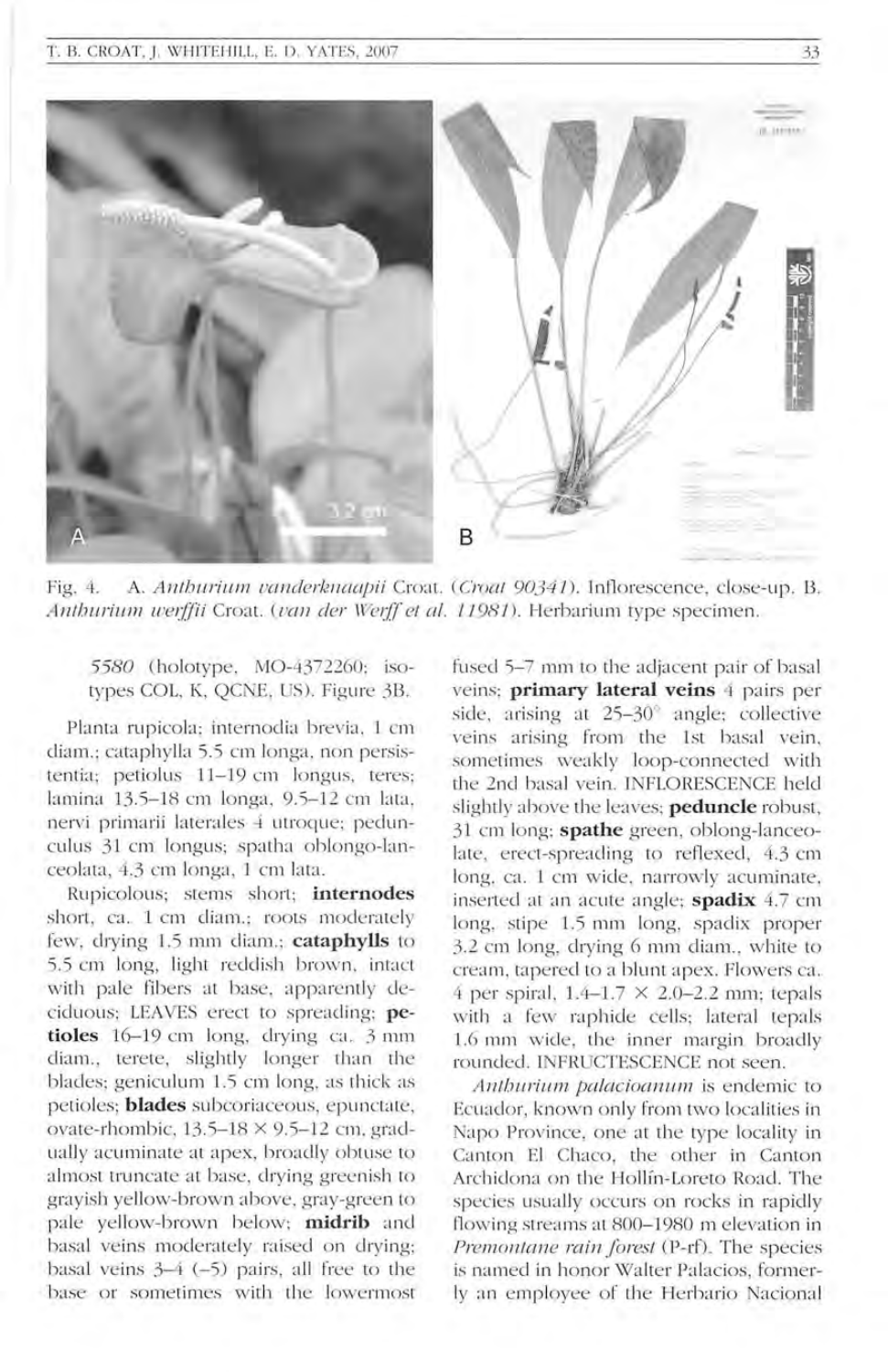and one of the finest plant collectors in the history of collecting in Ecuador. Walter has collected many interesting plants and new species, including this species.

Additional specimens seen-ECUADOR. Napo: Codo Alto, Río Granadillo, *Jaramillo et al. 12681* (COL, HUA, MO); Cantón Archidona, Hollín-Loreto Rd., Río Ruataraco, 2 hrs. by foot to Aldea Guagua Sumaco, *Ceron* & *Factos* 7441 (MO).

*Anthurium sytsmae* Croat, Monogr. Syst. Bot. Missouri Bot. Gard. 14: 185-186. 1986. Type: PANAMA. Coclé: area between Caño Blanco del Norte, Caño Sucio and Chorro del Río Tife, 8.42'19"-*8.43'06/1N, 80.36'30/l-80.38'W, 200-* 400 m, evergreen forest, 3 Feb. 1983, *G. Davidse* & c. *W Hamilton 23578*  (holotype, MO-3099553; isotypes, K, PMA). Figure 3C.

Rupicolous; 35-50 cm tall; stems ca. 10 cm long; roots moderately few, descending, ca. 3 mm diam.; **cataphylls** 6- 9 cm long, narrowly pointed at apex, thin, soon weathering to slender, pale brown fibers and persisting loosely at uppermost nodes, eventually falling. LEAVES erect to spreading; **petioles**  $13-18$  cm  $\times$  2-3 mm, narrowly sulcate; geniculum 1.3-1.5 cm long; **blades** subcoriaceous, oblong-oblanceolate,  $19-25 \times 3-4.5$  cm, gradually acuminate at apex (the acumen 1-2 cm long, apiculate ca.1 mm), narrowly acute at base, epunctate below, drying yellowish brown, sparsely and obscurely glandular-punctate above, drying grayish brown; **midrib**  raised below, weakly raised above; **primary lateral veins** 5-7 pairs per side, prominently ascending, departing midrib at 15-30° angle, drying scarcely more prominent than the interprimary veins; reticulate veins drying prominulous on upper surface, prominent on lower surface; collective vein arising from one of the primary lateral veins in the middle to lower third of the blade. INFLORESCENCE erect, usually longer than the petioles; **peduncles** 13-16 cm long; **spathe** oblong-lanceolate, 2.7-4.7 cm  $\times$  5-10 mm, green, at first

erect, becoming prominently reflexed, narrowly acuminate at apex (the acumen 1- 6 mm long, inrolled), inserted at ca. 45° angle; **spadix** stipitate 2-3 mm, greenish brown (probably at anthesis), narrowly oblong, scarcely or not at all tapered, 7.4- 9.5 cm  $\times$  3 mm (dried), bluntly rounded at apex. Flowers rhombic,  $2.2-2.5 \times 1.9$ -2.2 mm, the sides gradually sigmoid; 3 flowers visible in the principal spiral, 5-6 flowers visible in the alternate spiral; tepals drying glossy, lateral tepals 1.3-1.4 mm wide, inner margins convex, thin; pistils not at all emergent, green; stigma slit-like, 0.3 mm long, the space between the tepals 0.3-0.4 mm wide; staminal emergence not studied, stamens apparently retracting (at least upon drying); anthers 0.3 mm long; thecae oblong-ovoid, slightly divaricate. INFRUCTESCENCE spreading; spathe persistent; **berries** green, obovoid, round at apex,  $6.5-9 \times 4.5-5.5$  mm, periderm thick, lacking obvious raphide cells; seeds 2, 4.5-  $5 \times 2$ -2.8 mm, somewhat flattened, enveloped in a gelatinous substance.

*Antburium sytsmae* is endemic to Panama in the Cocle and Bocas del Toro Provinces occurring in *Tropical wet forest*  (T-wt). It is known only from rapidly flowing streams at 200-400 (850-950) m where it grows on rocks along the stream margins or in the spray basin of waterfalls.

The species is closely related to *A. amnicola,* which is also only sparsely and obscurely punctate on the upper surface, as well as *A. antioquiense* Engl., from Colombia, which is only sparsely punctate.

This species was the third riparian species to be discovered in rapidly flowing streams on the Caribbean slope of Cocle Province (the other two being *Antburium rupicola* and *A. amnicola).* It differs from both of these species in that it has prominent reticulate venation. Although this venation is closest to that of *A. am nicola,* the latter species has an ovate, pale lavender spathe and a much shorter, violet-purple spadix. It differs from A. *rupicola* because the collective vein arises from one of the primary lateral veins in the middle of the blade. *Antburium rupicola*  has the collective vein arising from the base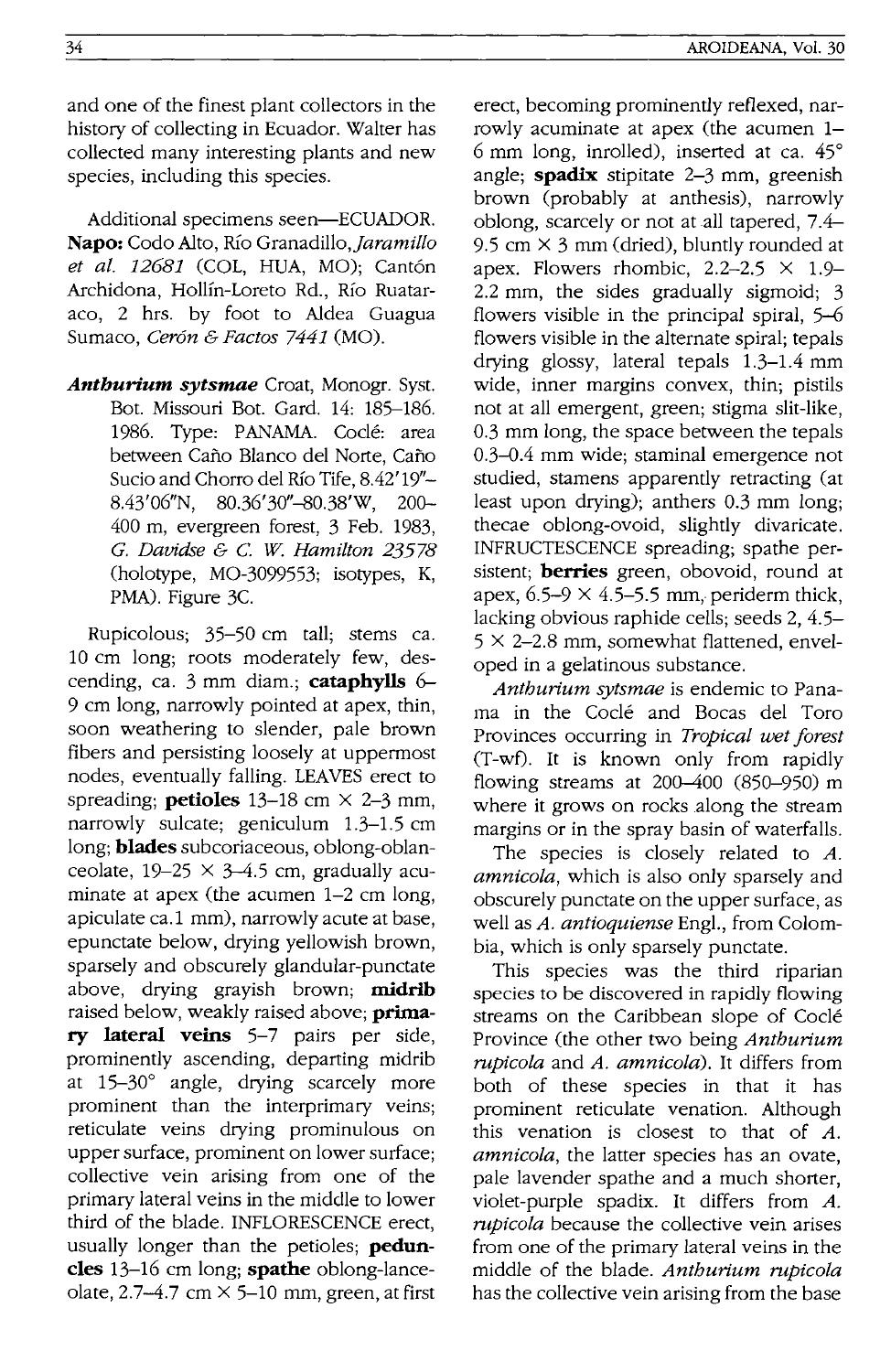of the blade. *Anthurium sytsmae* also lacks the leaf punctations that are clearly present in *A. rnpicola.* 

*Anthurium sytsmae* has been collected in flower and fruit in February and is named for Kenneth Sytsma who made the first collection in 1982.

Additional specimens seen-PANAMA. **Cocle:** *Davidse* & *Hamilton* 23639 (MO); vic. of waterfall of Rio Tife, base of Cerro Tife, *Knapp* 3699 (MO, US); between Cafia Susio and waterfall at base of Cerro Tife, ca. 4 hr. hike, *Sytsma* 2544. **Bocas del Toro:**  Gualaca-Chiriqui Grande, along the oil pipeline N of Continental Divide, in forest W of pipeline rd. at end of driveable rd., *Hammel et al. 14703* (B, MO, PMA).

*Anthurium vanderknaapii* Croat, **sp. nov.** Type: COLOMBIA. Valle: Dagua, originally collected by Arend de Willde, 1996, cultivated at Anthura, Inc., Bleiswijk, Holland, vouehered Mar. 2003, as *T B. Croat 90341*  (holotype, MO-5864048; isotypes, B, CAS, COL, GB, K, NY, US). Figures 3D, 4A.

Terrestris, rupicola, ad 1.5 m; internodia 2-6 (-7) em longa, 5-8 mm diam.; eataphylla 5-8.5 em longa, persistens semiintactum; petiolus  $4-9$  (-13.5) cm longus, ca. 2 mm diam.; lamina laneeolata, (8)13- 14(19) em longa, (2.8)3-4.5 (-6.3) em lata; nervi primarii laterales ca. 5-7 per utroque; pedunculus 14-17.5 em longus, 1.5-2 mm diam.; spatha late ovata, 4-4.5 em longa, 2.5-3.8 em lata, subcordata, rubra-aurantiaeus: spadix aureus vel aurantiacus, 3.5- 6.5 cm long, 4-6 mm diam. anthesis, ad 1.7 em diam. per anthesis.

Terrestrial, rupicolous, 1.5 m tall; **internodes** 2-6 (-7) em long, to 5-8 mm diam., medium to dark green, semiglossy; roots a few at each node; **cataphylls** 5-8.5 em long, turning reddish brown, sharply 1 ribbed near apex, persisting semi-intact at upper nodes; **petioles**  $4-9(-13.5)$  cm long, ca. 2 mm diam., subterete to weakly and narrowly flattened, weakly sulcate adaxially, medium dark green and semiglossy and obscurely densely short-lineate, drying light to medium reddish brown; geniculum 5-15 mm long, scarcely thicker, obtusely Cshaped to sharply C-shaped, **blades** subcoriaeeous, dark green and moderately glossy above, slightly paler to slightly less glossy below, drying dark green to olivegreen above, slightly paler yellow-green below, lanceolate,  $(8-)13-14(-19)$  cm long. (2.8-)3-4.5 (-6.3) em wide at middle; **mid**rib raised and paler (drying concolorous) above, drying narrowly raised and slightly paler yellow below; **primary lateral veins**  ca. 5-7 pairs per side, weakly etched above, slightly darker and flat below. INFLORES-CENCE erect; **peduncle** 14-17.5 em long, 1.5-2 mm diam., drying dark reddish brown, slightly ribbed; **spathe** broadly ovate, 4-4.5 em long, 2.5-3.8 em wide at widest point, almost as broad as long, subeordate, emerging white, soon becoming red-orange, then greenish in age, drying reddish brown, weakly glossly above, semiglossy below; **spadix** bright goldenyellow to orange, 3.5-6.5 em long, 4-6 mm wide before anthesis, up to 1.7 em wide at anthesis, ageing to a dirty pink, drying dark brown to dark reddish brown. Flowers 5-6 per spiral, square, the margins straight on the principal spiral, weakly sinuate on the perpendicular margins; tepals weakly glossy; pollen yellow; berries orange-red; seeds 2.25 mm long, 1.5 mm diam.; mesocarp juicy.

*Anthurium vanderknaapii* is endemic to Colombia, known only from two localities, the type locality on the western slope of the Cordillera Occidentale, as well as near Manizales in the Cordillera Central. The species is recognized by its elongate internodes, lanceolate, eglandular blades, broadly ovate red-orange spathe, and golden-yellow spadix. No other species of *Anthurium* appears to be confused with this species and none have this combination of characters. It is placed within section *Calomystrium* because of its colorful spathe and spadix, characteristic of this section, and placed within the subsection *Rupicola* due to its original collection near Dagua in an area of many streams and rock outcrops.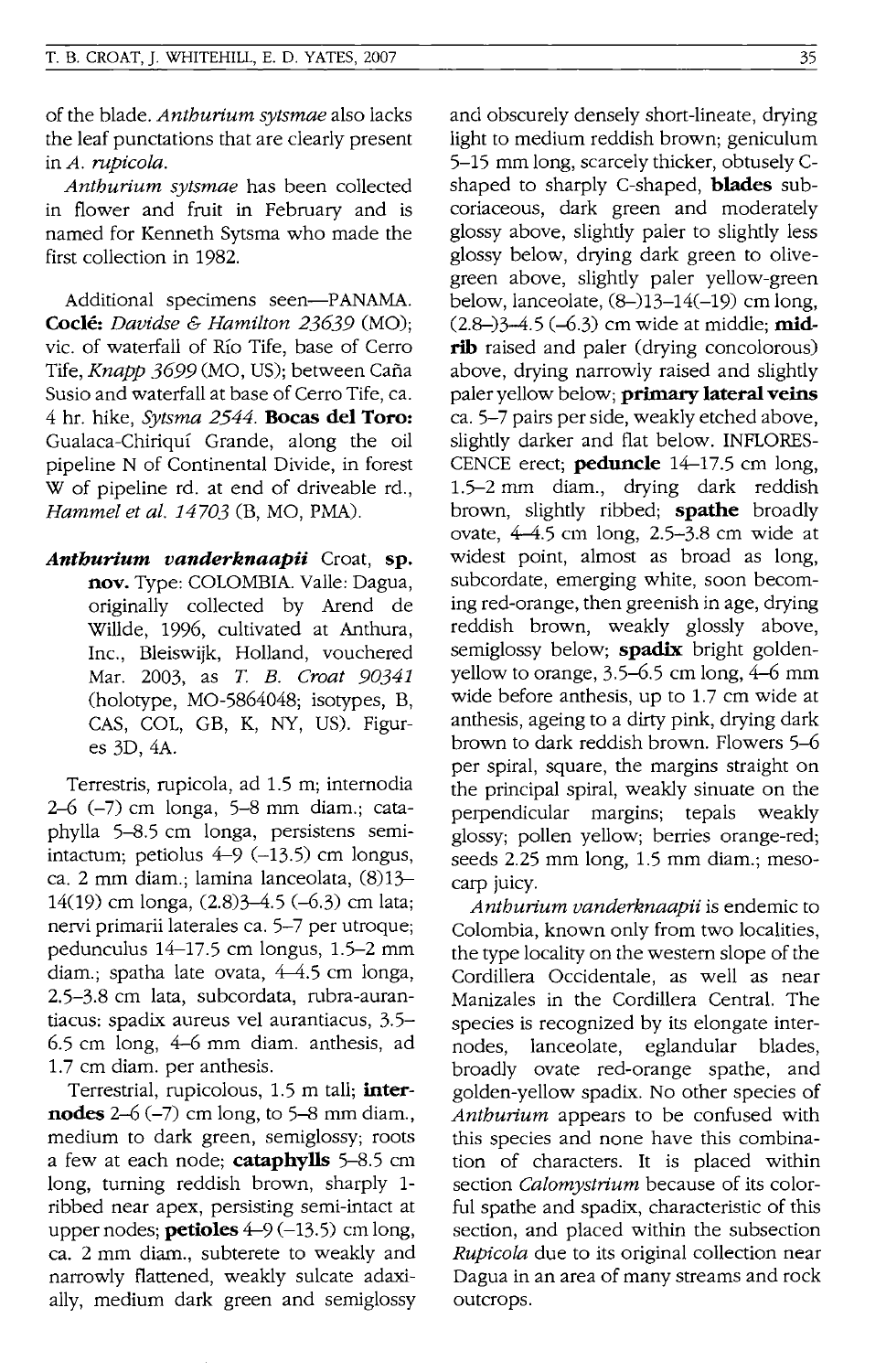This new species is named for Nic van der Knaap, owner of Anthura, Inc., Bleiswijk, Holland, where the type plant was vouchered by the senior author. Anthura, Inc. is the world's largest breeder of ornamental *Anthurium,* and has contributed immeasurably to the worldwide interest and popularity in ornamental aroids. Nic van der Knaap has been benefactor of the International Aroid Society being one of only a few financial sponsors of the VIII International Aroid Conference in St. Louis.

Additional specimens seen-COLOM-BIA. **Caldas:** Manizales, collected and cultivated by Marta Posada de Robledos, Medellfn, Colombia, vouchered 28 Apr. 1983 as *Croat* 56358 (MO).

*Anthurium werffii* Croat, sp. nov. Type: ECUADOR. Esmeraldas: border between Carchi and Esmeraldas, ca. 20 km past Lita on road Lita-Alto Tambo, 0°45'4"N, 78°15'4"W, 550 m, *H. van der Werff, B. Gray & G. Tipas* 11981 (holotype, MO-3870548; isotypes, B, CAS, COL, F, K, NY, QCA, QCNE, US). Figure 4B.

Planta epilithica; internodia brevia, 1 cm diam.; cataphylla 5-7 cm longa, persistentia in fibras tenues soluta; petiolus 11- 23 cm longus, teres aut leviter sulcatus; lamina subcoriacea, oblongo-oblanceolata, 15-23 cm longa, 2-3.5 cm lata, epunctata; nervi primarii laterales 5-7 utroque; nervi collectivi e nervis primariis lateralibus medio vel triente inferiore laminae exorientes; inflorescentia erecta; pedunculus 8- 22 cm longus; spatha viridis, oblongolanceolata,  $2-2.5$  cm longa,  $6-8$  mm lata; spadix viridis, stipitata 2-3 mm, 1.5-3.5 cm longa, 3 mm diam.; baccae purpureae.

Epilithic; stems ca. 5 cm long; **internodes** short, less than 1 cm diam.; roots moderately few, ca. 3 mm diam.; cata**phylls** 5-7 cm long, soon weathering into thin, yellow-brown, persistent fibers, 1-2 of the uppermost persisting intact, dark brown. LEAVES erect, soon spreading to reflexed; **petioles**  $11-23$  cm  $\times$  2 mm, terete or slightly sulcate; geniculum 1-

1.5 cm long, drying darker than petiole; **blades** narrowly oblong-elliptic, reticulately veined, epunctate, about the same length as the petioles, subcoriaceous, oblongoblanceolate,  $15-23 \times 2-3.5$  cm, gradually acuminate at apex (acumen 1-1.5 cm long, apiculate 2 mm), narrowly acute at base, drying yellowish green; **midrib** weakly raised above, round raised below; **prima**ry **lateral veins** 5-7 pairs per side, prominently ascending, departing midrib at 20-30° angle, drying yellow below (otherwise tertiary veins nearly as prominent); basal veins 1 pair, rising from the base, collective vein arising from primary lateral veins in the middle to lower third of the blade; INFLORESCENCE erect, much shorter to slightly longer than petioles  $(12-$ 25 cm); **peduncles** 8-22 cm long, slender; **spathe** oblong-lanceolate,  $2-2.5$  cm  $\times$  6-8 mm, spreading to reflexed, acute to acuminate at apex, green tinged with purple, inserted at ca. 45° angle; **spadix**  stipitate (stipe 2-3 mm long), spadix yellow or green, cylindric to slightly tapered toward apex,  $1.5-3.5$  cm  $\times$  3 mm at anthesis. Flowers square,  $1.7-2.0 \times 1.8$ -2.0 mm, the sides perpendicular to spirals, sigmoid: 3 or 4 flowers visible in both principal and alternate spiral; lateral tepals  $1.0 \times 0.7$  mm, inner margins convex; pistils not emergent. INFRUCTESCENCE erect; spathe persistent; **berries** globose, round at apex,  $4.7 \times 3$  mm, each purple on upper third, without visible raphide cells, bilocular; seeds one per locule,  $3 \times 1.6$  mm, 1.4 mm thick, with small transparent mucilage at micropylar end.

*Anthuriu111 werjfi* is known only from the Pacific slope of Ecuador in Esmeraldas Province at (200) 500-550 m in *Tropical rain forest* (T-rf) and *Tropical wet forest* (Twf). This species grows principally on rocks or trees along and within streams.

The species is named for Henk van der Werff, curator at the Missouri Botanical Garden, who made the first collection of the species and the type specimens. Henk, harking back to his Dutch background, has an interest in bringing interesting plants into cultivation.